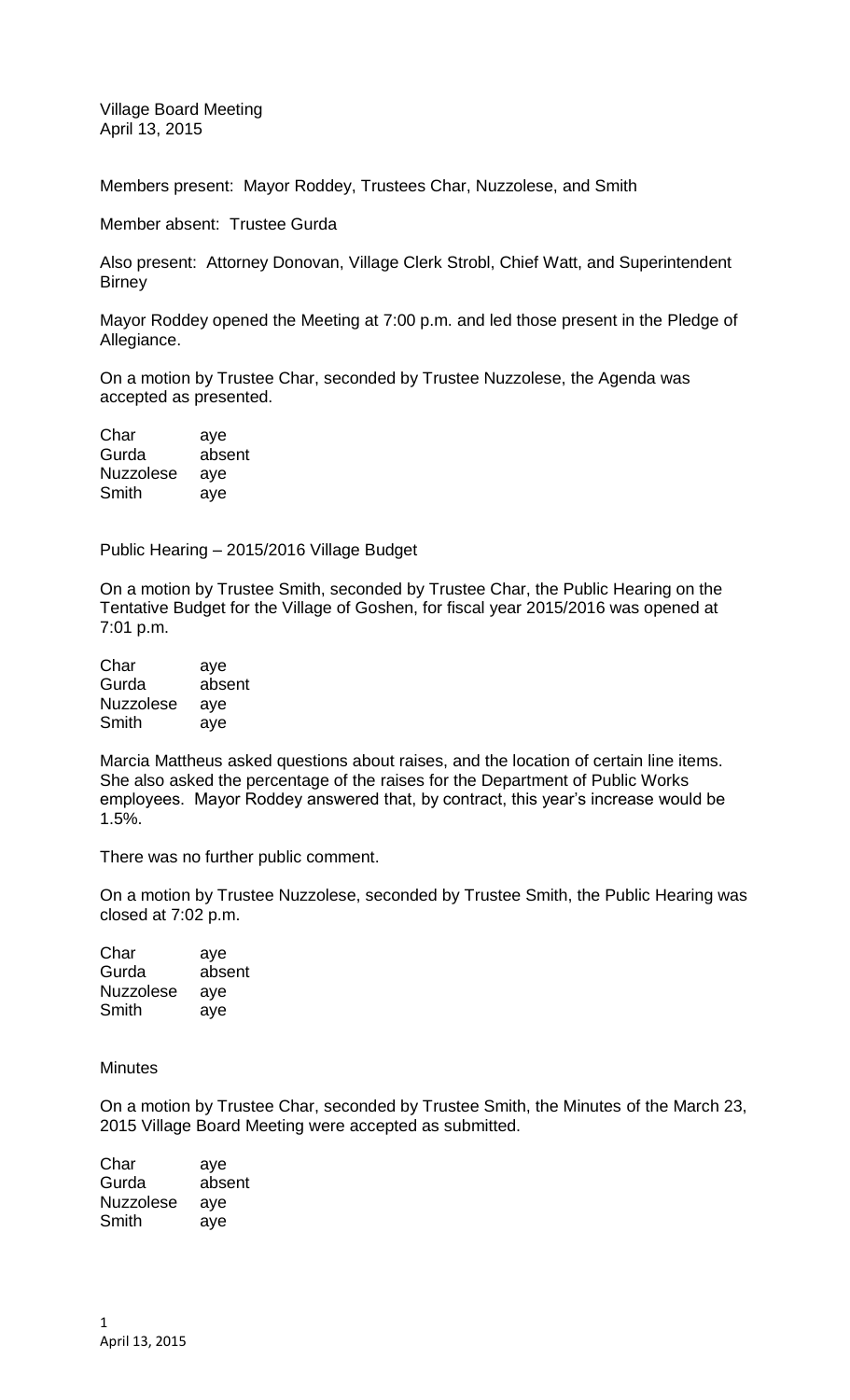On a motion by Trustee Smith, seconded by Trustee Char, the Minutes of the April 6, 2015 Village Board Work Session were accepted as submitted.

Char aye Gurda absent Nuzzolese aye Smith aye

**Communications** 

Mayor Roddey read a letter from Terry Smallin, the Executive Director of the Goshen Chamber of Commerce, requesting permission to use the DPW parking lot on Friday, May  $1<sup>st</sup>$ , for the annual electronic equipment recovery day.

On a motion by Trustee Char, seconded by Trustee Smith, permission for the event was granted.

| Char             | aye    |
|------------------|--------|
| Gurda            | absent |
| <b>Nuzzolese</b> | aye    |
| Smith            | aye    |

Items of Business

On a motion by Trustee Smith, seconded by Trustee Nuzzolese, Susan M. Heintz is hereby appointed part-time Clerk for the Village of Goshen at a salary of \$15.00 per hour.

This appointment is effective upon successful completion of a pre-employment physical exam and pre-employment paperwork, and will have a probationary period of six months.

Compensation for this position is not to exceed \$9,750.00 per year.

| Char             | aye    |
|------------------|--------|
| Gurda            | absent |
| <b>Nuzzolese</b> | aye    |
| Smith            | aye    |

On a motion by Trustee Nuzzolese, seconded by Trustee Char, Timothy Cox is hereby authorized to attend the Hudson Valley Water Works' Grade A Compliant Lab Course, on June 3, 2015 at the Town of Wallkill Town Hall. The total cost of this training is \$75.00, and 5 contact hours will be awarded.

| Char      | aye    |
|-----------|--------|
| Gurda     | absent |
| Nuzzolese | aye    |
| Smith     | aye    |
|           |        |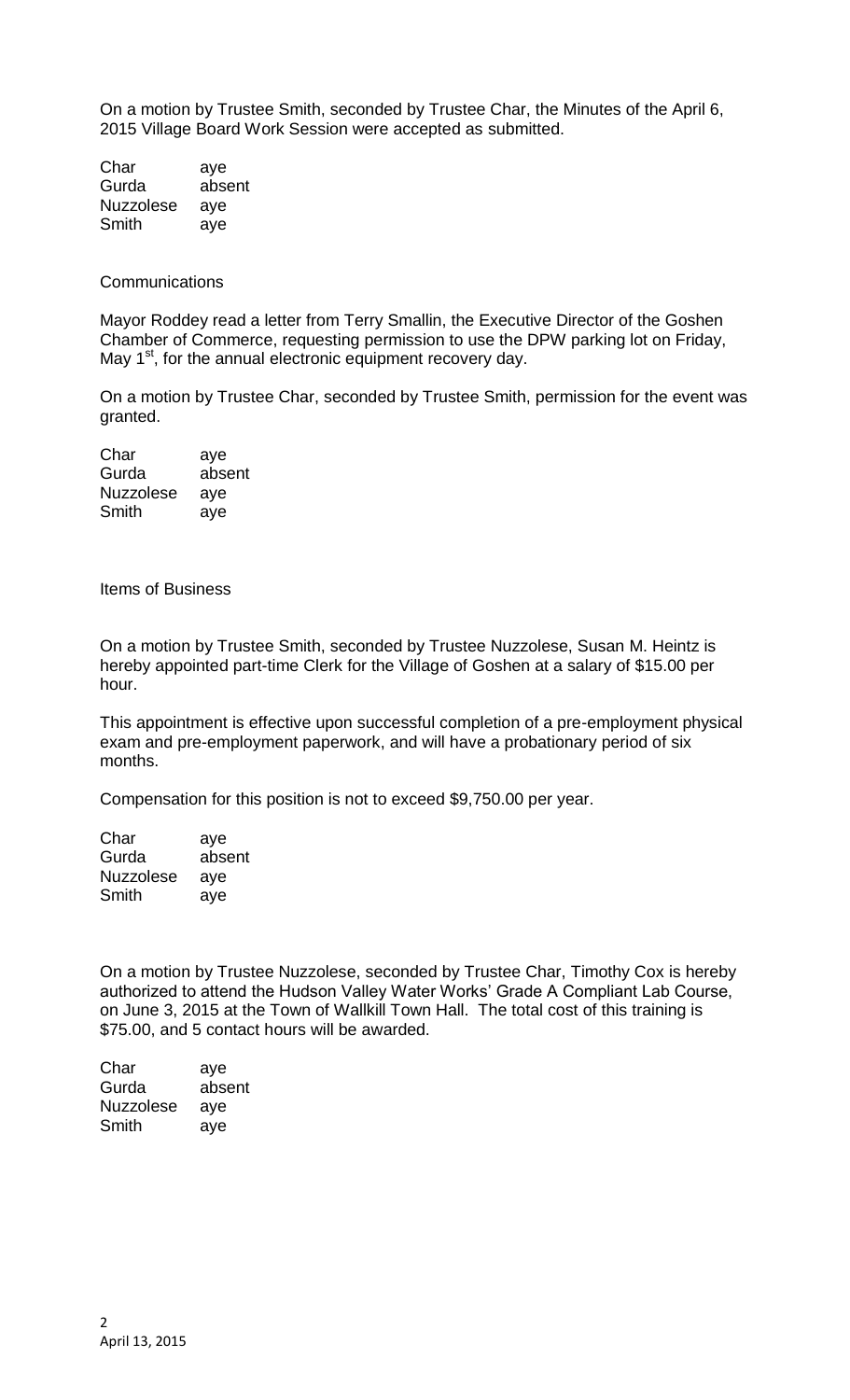On a motion by Trustee Smith, seconded by Trustee Char, bills as examined by members of the Board were approved in accordance with Abstract 2014/2015 number 14, check numbers 8475 through 8605, in the amount of \$957,217.84.

| Char             | aye    |
|------------------|--------|
| Gurda            | absent |
| <b>Nuzzolese</b> | aye    |
| Smith            | aye    |

On a motion by Trustee Char, seconded by Trustee Smith, the Village Board of the Village of Goshen, hereby resolves to hold a Public Hearing on May 11, 2015, at 7:00 p.m., or as soon after as may be heard, for the consideration of adoption of: Local Law #2 of 2015: A Local Law Amending Appendix A of the Code of the Village of Goshen entitled "Zoning".

| Char             | aye    |
|------------------|--------|
| Gurda            | absent |
| <b>Nuzzolese</b> | aye    |
| Smith            | aye    |

Trustee Char moved the following, which was seconded by Trustee Nuzzolese:

The Mayor and Trustees of the Village Board of the Village of Goshen hereby attest that we have reviewed the Code of Ethics as it exists in the Village Code.

Char aye Gurda absent Nuzzolese aye Smith aye

The following was moved by Trustee Char, and seconded by Trustee Smith:

**WHEREAS**, Red Maple Holdings Corporation, the owner of certain real property located at 62-72 Fletcher Street in the Village of Goshen which property is designated on the tax map as Section 110, Block 4, Lot 1 has heretofore made application to the Village Planning Board for certain land use approvals; and

**WHEREAS**, pursuant to Chapter 2 of the Code of the Village of Goshen applicants for land use approvals are responsible to pay certain fees in the amounts, including professional consultants fees, as set forth therein; and

**WHEREAS**, pursuant to Section 2-163 of the Village Code, the Village Board is empowered to levy any unpaid fees; and

**WHEREAS**, multiple attempts have been made to collect the fees, in the amount of \$335.00, due from Red Maple Holdings Corporation, who has at all times refused and neglected to pay the amounts rightly due and owing to the Village of Goshen;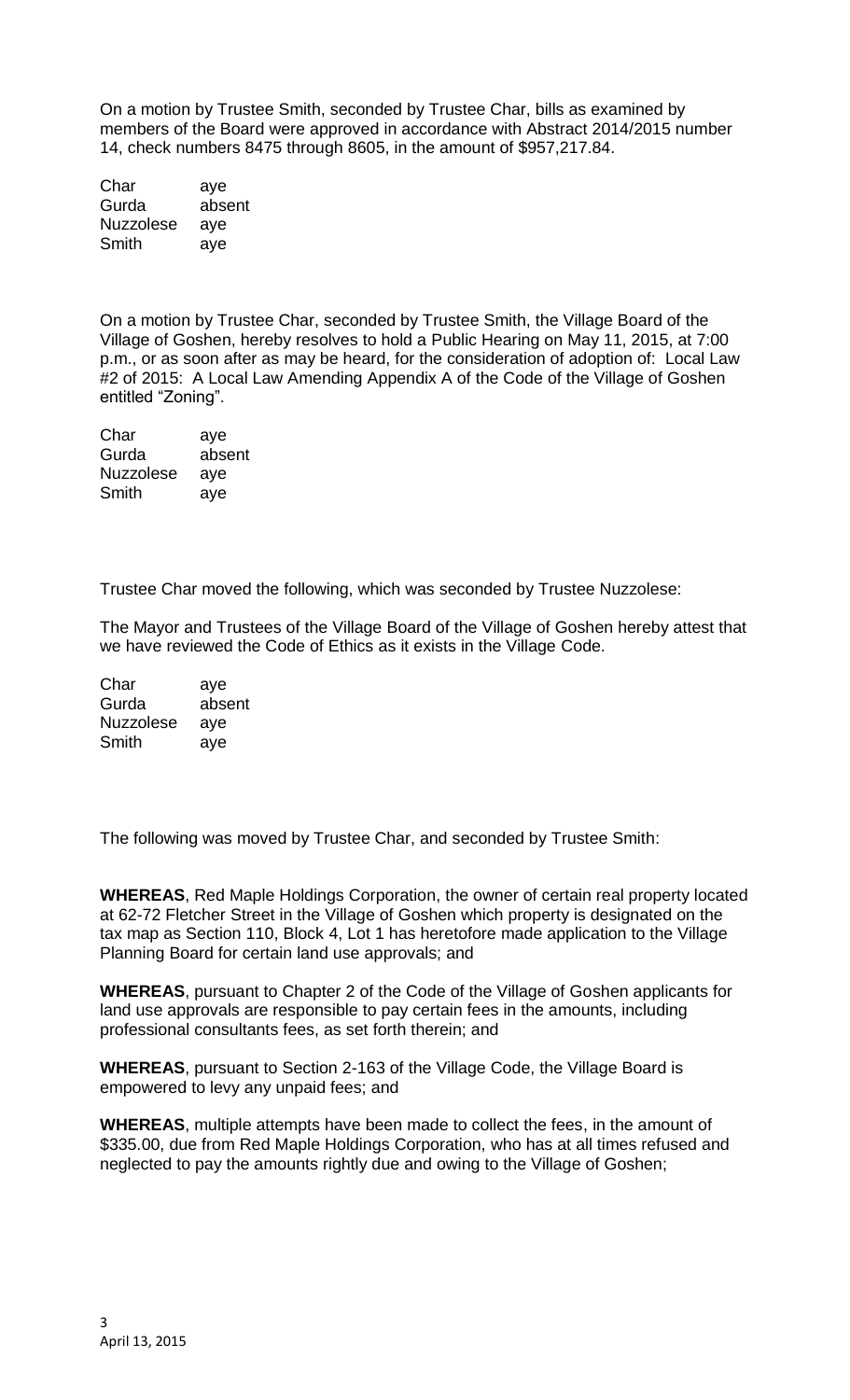## **NOW**, **THEREFORE**, it is hereby

**RESOLVED**, that the Village determines to levy the unpaid fees owed by Red Maple Holdings Corporation to the Village of Goshen on the next Village tax bill regarding the real property known and designated as Section 110, Block 4, Lot 1 and the Village is hereby empowered to take any and all actions necessary and required to effectuate this Resolution.

Char aye Gurda absent Nuzzolese aye Smith aye

Trustee Char moved the following, which was seconded by Trustee Nuzzolese:

**WHEREAS**, Goshen Foundry Ltd, has heretofore filed a proceeding in the Supreme Court of Orange County pursuant to Article 7 of the Real Property Tax Law seeking to contest the assessment imposed on their real property located in the Village of Goshen, which property is designated on the tax map as Section 111, Block 9, Lot 18; and;

**WHEREAS**, the duties of assessing real property in the Village for purposes of real property taxation are vested with the Assessor's office for the Town of Goshen; and

**WHEREAS**, the Town of Goshen and their Assessor have heretofore determined that it is in the best interests of all parties that the proceeding commenced by Goshen Foundry, Ltd, be settled and compromised; and

**WHEREAS**, the Village is in receipt of a Consent Judgment duly signed and approved by the attorneys representing the Town of Goshen, the attorneys representing the Petitioner and the Office of the Orange County Attorney which Consent Judgment has been approved by the Honorable Catherine M. Bartlett, Supreme Court Justice; and

**WHEREAS**, pursuant to the terms and provisions of said Consent Judgment the Village is obligated to refund certain tax amounts heretofore paid by Goshen Foundry, Ltd;

**NOW**, **THEREFORE**, it is hereby

**RESOLVED**, that pursuant to said Consent Judgment the Village Board hereby directs the Village Treasurer to issue a check in the amount of \$16,208.49, and to deliver the same to Savad Churgin, as attorneys for Petitioners, as provided for in said Consent Judgment.

Char aye Gurda absent Nuzzolese aye Smith aye

Department of Public Works Superintendent Birney presented the Board with a proposal for one day per week garbage pickup. Following discussion the Board decided to seek opinions on the proposal from the public.